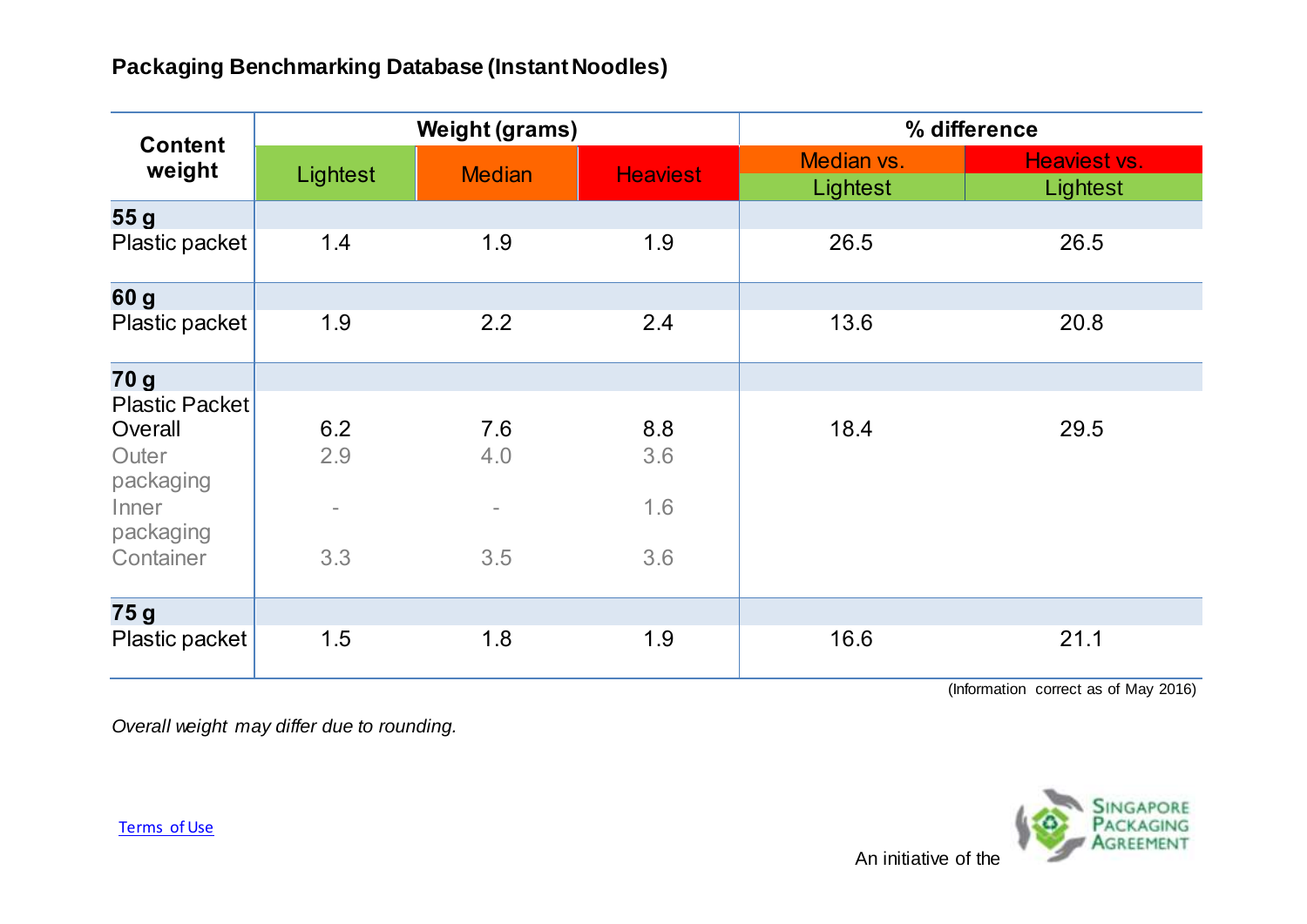| <b>Content</b><br>weight | <b>Weight (grams)</b>    |                          |                 | % difference           |                          |
|--------------------------|--------------------------|--------------------------|-----------------|------------------------|--------------------------|
|                          | Lightest                 | <b>Median</b>            | <b>Heaviest</b> | Median vs.<br>Lightest | Heaviest vs.<br>Lightest |
| 80 g                     |                          |                          |                 |                        |                          |
| Plastic packet           | 1.5                      | 1.8                      | 3.3             | 16.7                   | 54.5                     |
| 85 <sub>g</sub>          |                          |                          |                 |                        |                          |
| Plastic packet           | 1.5                      | 2.4                      | 2.8             | 37.5                   | 46.4                     |
| 90 <sub>g</sub>          |                          |                          |                 |                        |                          |
| Plastic packet           |                          |                          |                 |                        |                          |
| Overall                  | 2.0                      | 2.4                      | 7.6             | 16.7                   | 73.7                     |
| Outer<br>packaging       | 2.0                      | 2.4                      | 4.2             |                        |                          |
| Container                | $\overline{\phantom{a}}$ | $\overline{\phantom{a}}$ | 3.5             |                        |                          |
| 100 <sub>g</sub>         |                          |                          |                 |                        |                          |
| Plastic packet           | 1.6                      | 2.3                      | 6.1             | 30.4                   | 73.8                     |
| 120g                     |                          |                          |                 |                        |                          |
| Plastic packet           | 2.3                      | 3.1                      | 4.0             | 25.8                   | 42.5                     |

(Information correct as of May 2016)

*Overall weight may differ due to rounding.*



[Terms of Use](http://www.nea.gov.sg/terms-of-use/)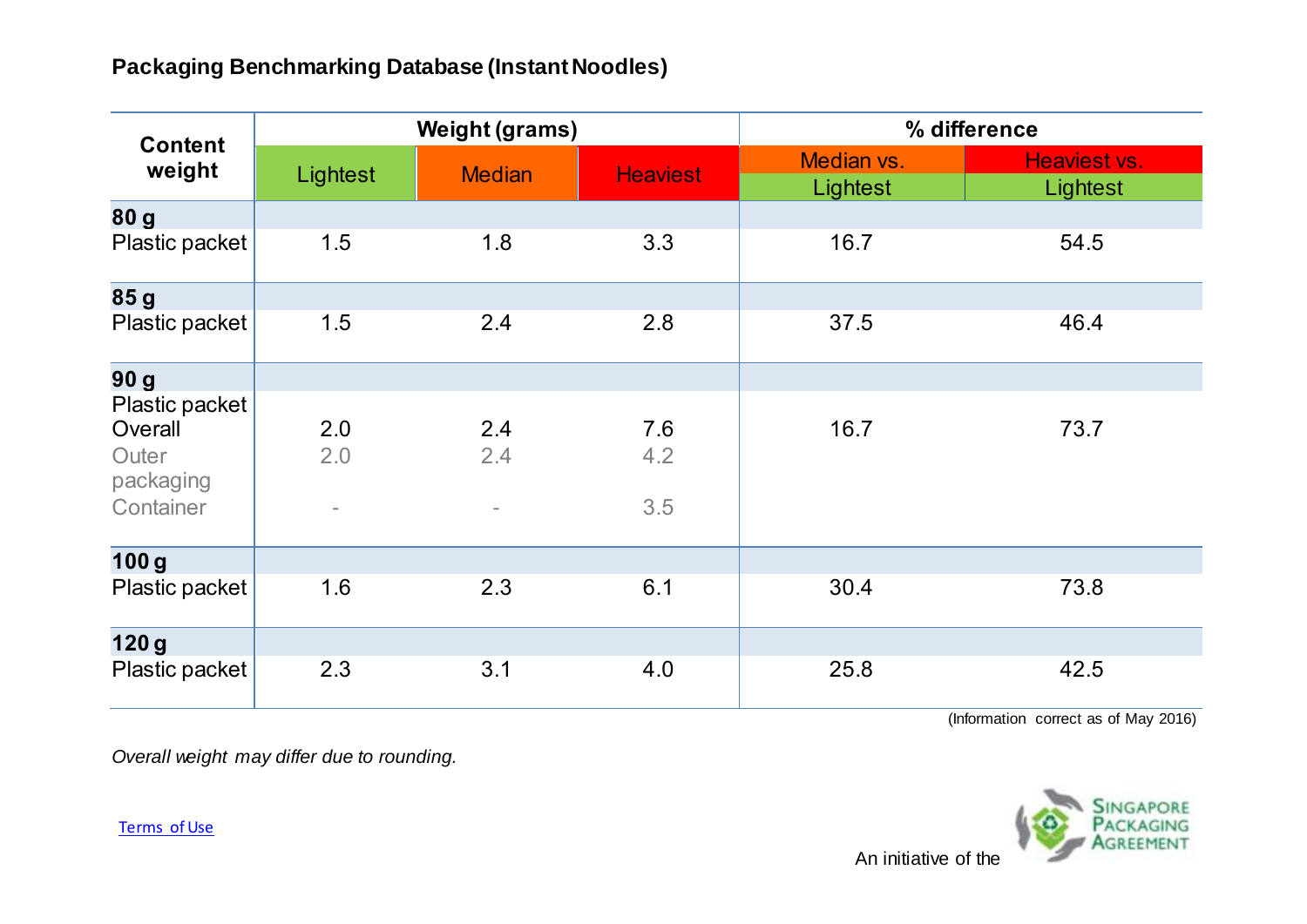| <b>Content</b><br>weight                                                           | <b>Weight (grams)</b>             |                                                               |                                   | % difference           |                          |
|------------------------------------------------------------------------------------|-----------------------------------|---------------------------------------------------------------|-----------------------------------|------------------------|--------------------------|
|                                                                                    | Lightest                          | <b>Median</b>                                                 | <b>Heaviest</b>                   | Median vs.<br>Lightest | Heaviest vs.<br>Lightest |
| 60 g                                                                               |                                   |                                                               |                                   |                        |                          |
| Overall<br>Paper bowl<br>Cover<br>Wrapping<br>Label                                | 16.7<br>12.0<br>1.2<br>1.1<br>2.4 | 21.4<br>10.7<br>1.2<br>0.8<br>8.7                             | 25.3<br>16.2<br>0.9<br>1.0<br>7.2 | 22.0                   | 34.0                     |
| 65 g                                                                               |                                   |                                                               |                                   |                        |                          |
| Overall<br><b>Plastic bowl</b><br>Cover<br>Wrapping<br>Label<br>Inside<br>wrapping | 22.2<br>20.1<br>1.2<br>0.6<br>0.2 | 23.9<br>20.3<br>1.2<br>0.6<br>1.8<br>$\overline{\phantom{a}}$ | 57.0<br>50.9<br>2.3<br>2.3<br>1.6 | 7.1                    | 61.1                     |

(Information correct as of May 2016)

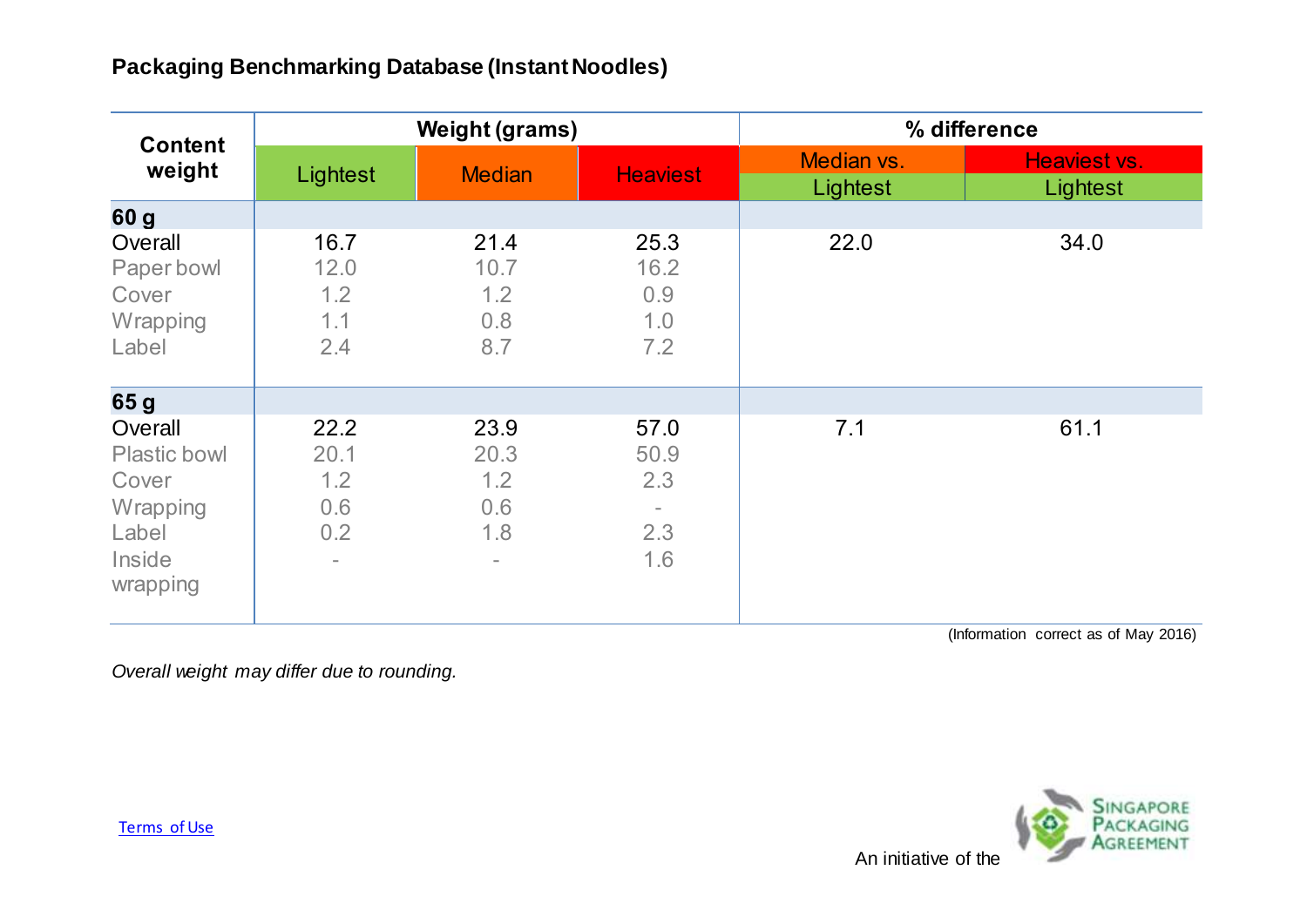| <b>Content</b><br>weight                                     | <b>Weight (grams)</b>             |                                   |                                   | % difference           |                          |
|--------------------------------------------------------------|-----------------------------------|-----------------------------------|-----------------------------------|------------------------|--------------------------|
|                                                              | Lightest                          | <b>Median</b>                     | <b>Heaviest</b>                   | Median vs.<br>Lightest | Heaviest vs.<br>Lightest |
| 70 g                                                         |                                   |                                   |                                   |                        |                          |
| Overall<br><b>Plastic bowl</b><br>Cover<br>Wrapping<br>Label | 13.3<br>6.1<br>1.1<br>0.7<br>5.4  | 23.5<br>13.2<br>1.2<br>0.9<br>8.2 | 23.5<br>19.8<br>1.2<br>0.6<br>1.8 | 43.4                   | 43.4                     |
| 70 g to 75 g                                                 |                                   |                                   |                                   |                        |                          |
| Overall<br>Paper bowl<br>Cover<br>Wrapping<br>Label          | 19.6<br>16.0<br>1.3<br>0.6<br>1.7 | 23.2<br>11.8<br>1.9<br>1.0<br>8.4 | 25.5<br>14.0<br>2.4<br>1.2<br>7.9 | 15.5                   | 23.1                     |

(Information correct as of May 2016)

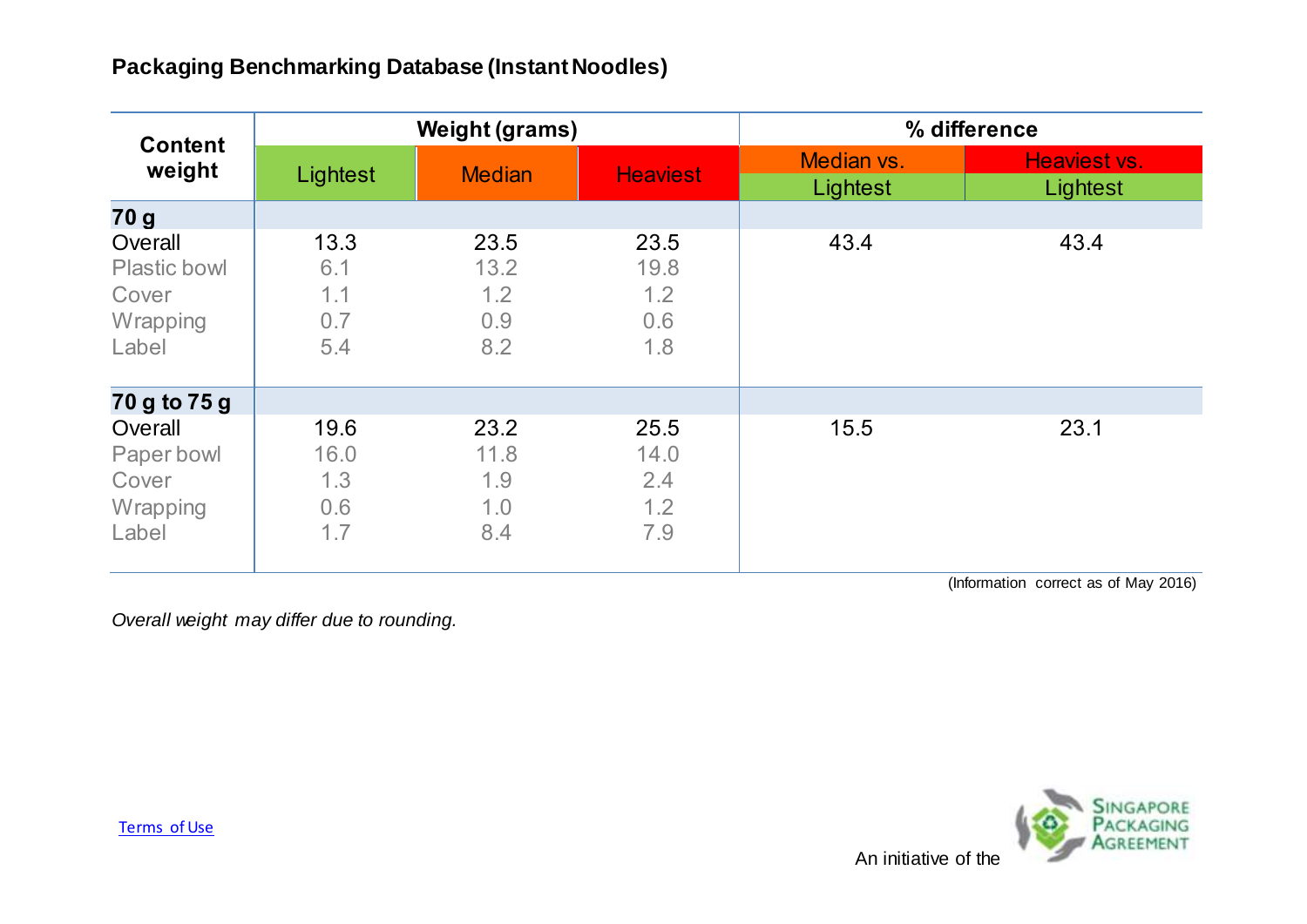| <b>Content</b>                                               | <b>Weight (grams)</b>             |                                   |                                    | % difference           |                          |
|--------------------------------------------------------------|-----------------------------------|-----------------------------------|------------------------------------|------------------------|--------------------------|
| weight                                                       | Lightest                          | <b>Median</b>                     | <b>Heaviest</b>                    | Median vs.<br>Lightest | Heaviest vs.<br>Lightest |
| 75g                                                          |                                   |                                   |                                    |                        |                          |
| Overall<br><b>Plastic bowl</b><br>Cover<br>Wrapping<br>Label | 8.5<br>5.9<br>0.9<br>0.8<br>0.9   | 21.9<br>18.3<br>1.2<br>0.6<br>1.8 | 32.4<br>19.0<br>1.2<br>0.7<br>11.5 | 61.2                   | 73.8                     |
| 80g                                                          |                                   |                                   |                                    |                        |                          |
| Overall<br>Paper bowl<br>Cover<br>Wrapping<br>Label          | 19.8<br>13.9<br>2.6<br>1.2<br>2.2 | 22.8<br>11.0<br>1.5<br>0.9<br>9.4 | 29.0<br>17.1<br>3.0<br>1.2<br>7.7  | 13.2                   | 31.7                     |

(Information correct as of May 2016)

*Overall weight may differ due to rounding.*



[Terms of Use](http://www.nea.gov.sg/terms-of-use/)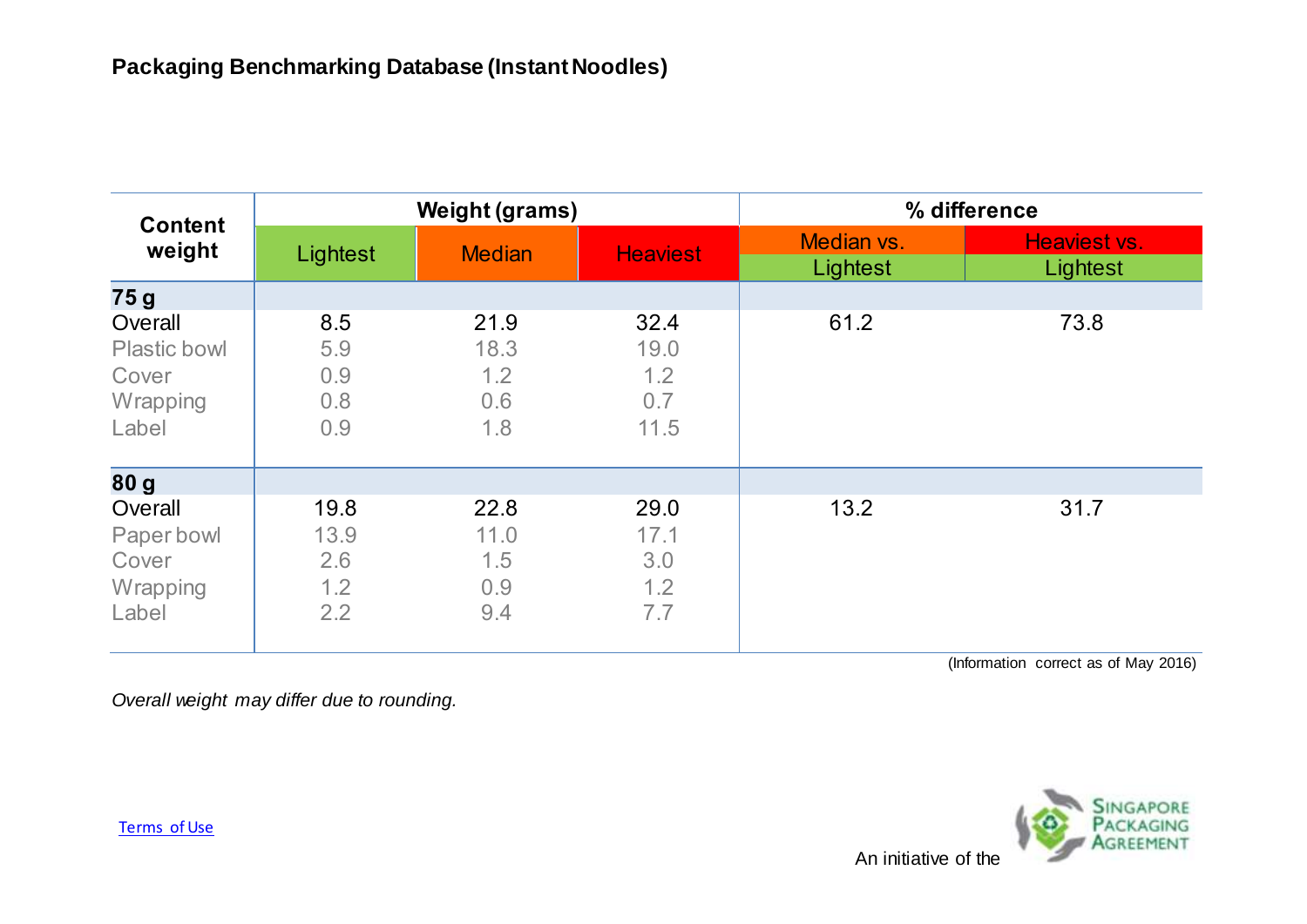| <b>Content</b>                                               | <b>Weight (grams)</b>             |                                    |                                    | % difference           |                          |
|--------------------------------------------------------------|-----------------------------------|------------------------------------|------------------------------------|------------------------|--------------------------|
| weight                                                       | Lightest                          | <b>Median</b>                      | <b>Heaviest</b>                    | Median vs.<br>Lightest | Heaviest vs.<br>Lightest |
| 100 <sub>g</sub>                                             |                                   |                                    |                                    |                        |                          |
| Overall<br>Paper bowl<br>Cover<br>Wrapping<br>Label          | 32.2<br>18.5<br>3.2<br>1.4<br>9.2 | 33.8<br>18.4<br>2.7<br>1.6<br>11.0 | 37.5<br>19.2<br>2.9<br>1.5<br>14.0 | 4.7                    | 14.1                     |
| 100 <sub>g</sub>                                             |                                   |                                    |                                    |                        |                          |
| Overall<br><b>Plastic bowl</b><br>Cover<br>Wrapping<br>Label | 11.6<br>5.7<br>2.3<br>1.3<br>2.3  | 14.5<br>8.3<br>2.2<br>1.1<br>2.9   | 16.6<br>6.9<br>2.1<br>1.3<br>6.3   | 20.0                   | 30.1                     |

(Information correct as of May 2016)